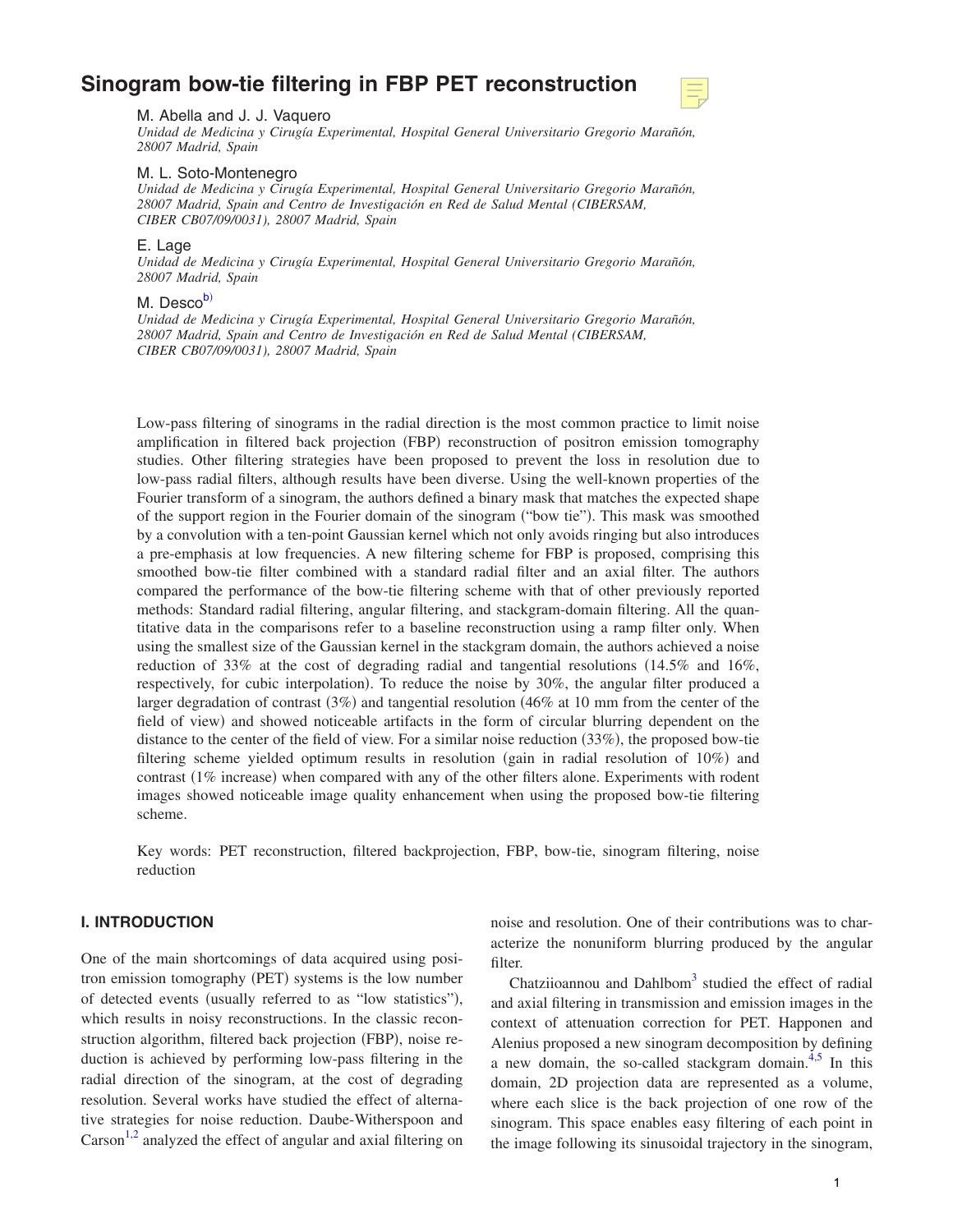<span id="page-1-0"></span>

FIG. 1. 2D Fourier transform of a sinogram (left) and basic bow-tie mask in the FT domain for  $\xi = 1$  (right).

which turns into a straight line in the stackgram domain (vertical direction across the slices). This filtering scheme was claimed to prevent blurring artifacts both in the radial and angular dimensions.

On the other hand, Rattey and Lindgren<sup>6</sup> studied the 2D Fourier transform of the sinogram to find its optimum sampling and observed that the support region of the frequency content of any sinogram formed what they called a bow-tie shape (Fig. [1,](#page-1-0) left panel). The bow-tie shape described by Rattey and Lindgren implies that the support in the radial direction is limited by the highest frequency in the image,  $w_{\text{max}}$  (determined by the acquisition process), while the limit in the angular direction depends on the radius of the object,  $R_M$ , according to the expression  $R_M|w_{\text{max}}|+1$  (Fig. [1,](#page-1-0) left panel). A thorough discussion of these properties can be found in Edholm *et al.*[7](#page-8-7) The Fourier rebinning algorithm, a rebinning method widely used in PET studies to compact a 3D acquisition dataset into a stack of ordinary 2D data, $8,9$  $8,9$ makes use of this property through the so-called consistency condition for the  $2D$  Radon transform.<sup>[10](#page-8-10)</sup> In this case, it is common not to take into account the actual radius of support (object dependent) but to consider the whole field of view (FOV). The bow-tie property has also been used to estimate missing projection data in PET (Ref. [11](#page-8-11)) and to compensate for spatially variant collimator blurring in single photon emission computed tomography.<sup>12</sup> Also, Andía<sup>13</sup> exploited this property to develop optimal nonstationary linear filters based on sinogram statistics.

The main objective of our work was to take advantage of the bow-tie property to develop a new filtering scheme. We compare the results of this filtering scheme with those provided by previous standard techniques (stationary 1D filtering of the sinogram in the radial and angular directions) and by filtering in the stackgram domain as proposed by Hap-ponen and Alenius.<sup>[4](#page-8-4)</sup> We study resolution, contrast, and noise by giving the differences (as a percentage) with respect to a baseline reconstruction consisting of FBP using the ramp filter only. Results are also presented for rodent images.

#### **II. MATERIAL AND METHODS**

#### **II.A. Data acquisition and reconstruction**

Data used in this work were obtained using an rPET scan-ner (SUINSA Medical Systems, Madrid, Spain).<sup>[14,](#page-8-14)[15](#page-8-15)</sup> This system has four detectors positioned as two orthogonal pairs. Each detector comprises an array of  $30 \times 30$  crystals of mixed lutetium silicate  $(1.5 \times 1.5 \times 12 \text{ mm}^3)$  optically coupled to a Hamamatsu H8500 position sensitive photomultiplier. The system rotates 180° covering a total angle of 194.4°. List data are rearranged into 180° sinograms with 120 angular bins and 55 radial bins. The sinogram spacing is 0.8 mm and 1.5° in the radial and angular directions, respectively.

Reconstruction was performed by means of a single slice rebinning algorithm, $16$  followed by a 2D-FBP reconstruction algorithm. The voxel size of the resulting image was 0.8 mm isotropic. All the filtering schemes tested in this work were incorporated into this reconstruction algorithm.

#### **II.B. Bow-tie filtering scheme**

The bow-tie filtering scheme proposed was based on applying a mask in the Fourier domain of the sinogram data. A binary bow-tie-shaped mask, *M*, was defined by the following expression:

<span id="page-1-1"></span>
$$
M(w_r, w_\theta) = \text{rect}(w_r, w_{\text{max}}) \times \text{rect}(w_\theta, [w_r| \cdot \xi + 1]), \quad (1)
$$

where  $w_r$  is the radial frequency,  $w_\theta$  is the angular frequency,  $w_{\text{max}}$  is maximum frequency in the image, and rect $(w_r, w_{\theta})$  is defined by the following expression:

<span id="page-1-2"></span>rect
$$
(x,a)
$$
  $\begin{cases} 1, & |x| \le a \\ 0, & \text{otherwise} \end{cases}$   

$$
\begin{cases} \omega_r \in [-1,1], \omega_\theta \in \left[ -\frac{\pi}{2}, \frac{\pi}{2} \right] \\ \xi = \frac{R_M}{\text{FOV}_{\text{radius}}} \times \frac{\pi}{2}. \end{cases}
$$
(2)

This binary mask (shown in Fig. [1,](#page-1-0) right) was smoothed by a convolution with a  $15\times15$ -pixel Gaussian kernel. This procedure not only avoids ringing but also introduces a preemphasis at low frequencies.

The complete filtering scheme proposed is a combination of this smoothed bow-tie filter with a standard radial filter and an additional axial filter, which provides further noise reduction and improved isotropy without degrading transaxial resolution.

We studied the effect of the proposed scheme and different intermediate implementations (the nonsmoothed binary mask, *M*, the smoothed bow-tie filter, and the smoothed bow-tie filter combined only with a radial filter) for  $\xi$  values ranging from 0.20 to 1 in steps of 0.05. The value 1 corresponds to 100% of the FOV.

#### **II.C. Radial, angular, stackgram, and axial filters**

The implementation of the radial, angular, and stackgramdomain filters used in the analysis was as follows. Radial filter: Butterworth kernels (12th-order) with 20 different cutoff frequencies  $5\%$ –100% of the Nyquist frequency in steps of 5%). Angular filter: Spatially invariant Gaussian kernels with ten different full width at half maximum (FWHM) val-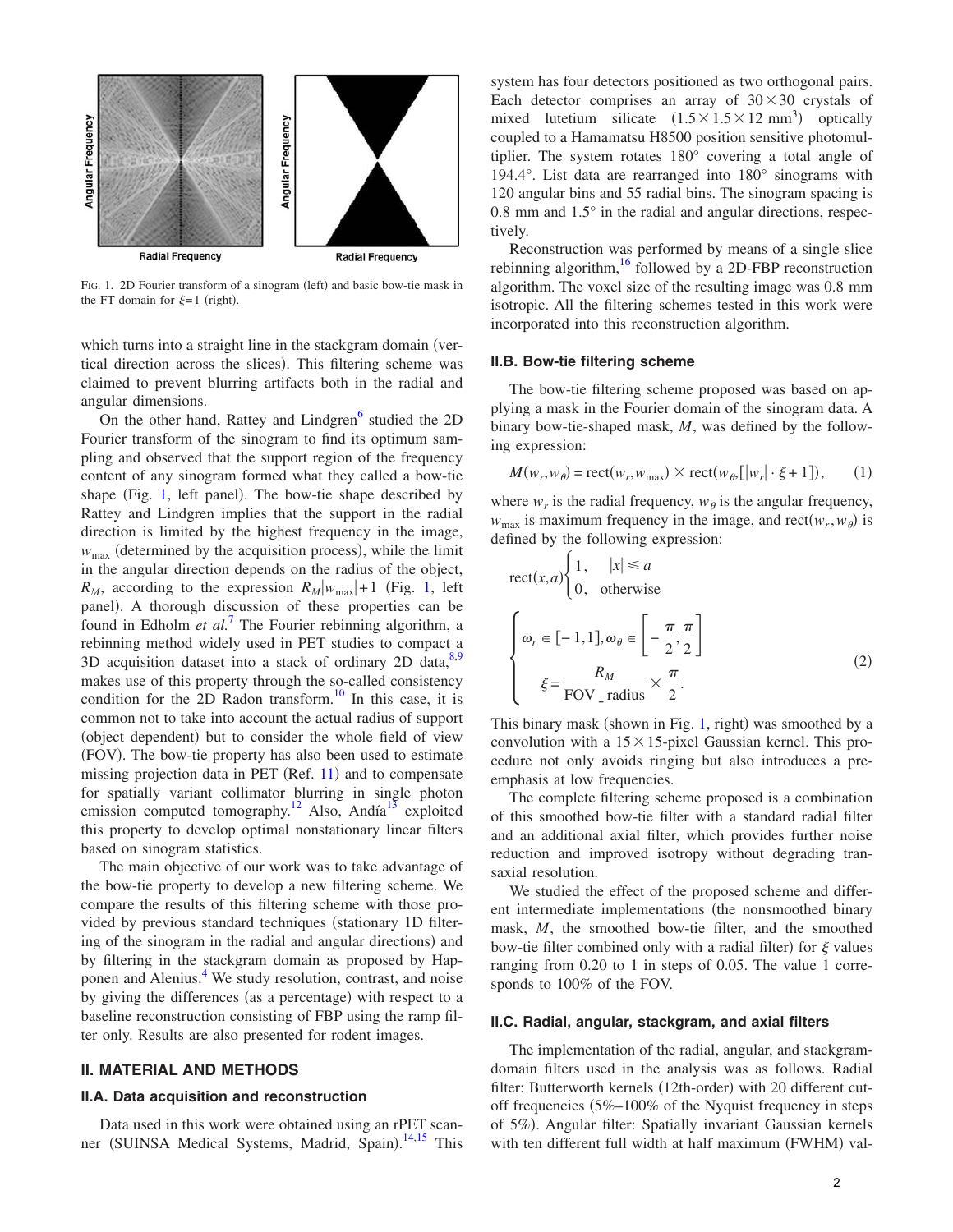<span id="page-2-0"></span>

FIG. 2. Top: Image quality phantom used for contrast and noise measurement. Bottom left and center panels show one slice of the VOIs defined for contrast assessment (*H*, hot; *B*, background). Bottom right panel shows a different part of the phantom where the VOI for noise measurement was drawn  $(m_0)$ .

ues (1.7°-18.7° in steps of 1.7°). Stackgram-domain filter: Gaussian kernels with ten different FWHM values (0.94-10.34 mm in steps of 0.94 mm). These were all implemented with three interpolation methods: nearest neighbor, linear, and cubic. Axial filter: Gaussian kernels with FWHM values of 0.94 and 1.88 mm.

The shapes of these filters and the range of their parameters were selected according to values proposed in literature and commonly used in nuclear medicine. Gaussian kernels have been used for angular and axial filtering in  $PET<sup>1,2</sup>$  $PET<sup>1,2</sup>$  $PET<sup>1,2</sup>$  From the several approaches proposed for radial filtering, the Butterworth low-pass kernel is among the most commonly used ones in FBP reconstruction.<sup>17</sup>

#### **II.D. Assessment of results**

To obtain quantitative measurements of contrast, we used the image quality phantom developed by NEMA (http:// www.nema.org/stds/nu4.cfm), shown in Fig. [2,](#page-2-0) top. The top part of the phantom is a 19.5 ml cylinder containing two inner cylinders of 0.75 ml. One of the inner cylinders is empty and the other is filled with approximately four times more activity concentration than the background cylinder  $[C(H) = 30.85 \mu\text{Ci/ml}, C(B) = 7.17 \mu\text{Ci/ml}, \text{and}$  $C(H)/C(B)$ =4.30]. The phantom was placed with its axial axis aligned with the axis of rotation of the scanner and imaged for 20 min.

To evaluate the effect of the different filtering schemes on the contrast, we defined two volumes of interest (VOIs) corresponding to the high-activity region and background of the phantom:  $H$  and  $B$  in Fig. [2,](#page-2-0) bottom.  $H$  is a 9 pixel (7.2 mm) diameter cylindrical region comprising six slices of the phantom;  $B$  is a 33 pixel (26.4 mm) diameter cylinder comprising

<span id="page-2-1"></span>

FIG. 3. One slice of the point source study. The profile was obtained from an ROI of  $4 \times 13$  pixels and fitted to a Gaussian function (thick line).

six slices with two cylindrical holes of  $13$  pixel  $(10.4 \text{ mm})$ diameter inside. In order to assess image noise, we defined one more cylindrical VOI with a diameter of 33 pixels in 15 slices in the homogeneous part of the phantom  $(m_0$  in Fig. [2,](#page-2-0) bottom).

Relative contrast  $(RC)$  and noise  $(N_0)$  were measured as

$$
RC = \frac{\mu_H - \mu_B}{\left(\frac{\mu_B + \mu_B}{2}\right)},
$$
\n(3)

$$
N_0 = \frac{\sigma_{m_0}}{\mu_{m_0}},\tag{4}
$$

where  $\mu$  is the mean,  $\sigma$  is the standard deviation, and *H*, *B*, and  $m_0$  are the VOIs as depicted in Fig. [2,](#page-2-0) bottom.

To assess resolution, we used a point source that was 0.5 mm in diameter and 1 mm in length, placed at four different radial positions of the FOV: Offsets from the center of the FOV equal to 0, 5, 10, and 15 mm. The radial and tangential profiles of each point source were taken by drawing a region of interest (ROI) of  $4 \times 13$  pixels containing the point. The profile was fitted to a Gaussian function by using a Powell optimization algorithm (Fig. [3](#page-2-1)). This process was repeated for three slices and FWHM values were averaged.

To further assess the performance of our procedure, we conducted three animal studies with fluorodeoxyglucose (FDG) on rodents: A 60 min FDG rat brain scan (212 g, 2.1  $\mu$ Ci, and 30 min uptake), a 120 min FDG mouse brain scan  $(28 \text{ g}, 563 \mu\text{Ci}, \text{and } 40 \text{ min} \text{ uptake})$ , and a 60 min FDG mouse heart scan  $(27 \text{ g}, 605 \mu\text{Ci}, \text{and } 40 \text{ min}$  uptake). Quantitative data were also measured from the mouse heart study in terms of peak-to-valley ratio of a profile across the myocardium. We selected this study for quantification because the expected ideal profile is well known and the heart has also been used for similar comparisons elsewhere.<sup>18[,17](#page-8-17)[,19](#page-8-19)</sup>

All the results presented are expressed as a percentage with respect to a baseline reconstruction consisting of FBP with a ramp filter only.

## **III. RESULTS**

Table [I](#page-3-0) shows the filters used in the comparison. Only results for one instance of radial and axial filters in the proposed filtering scheme for a  $\xi$  value matched to the size of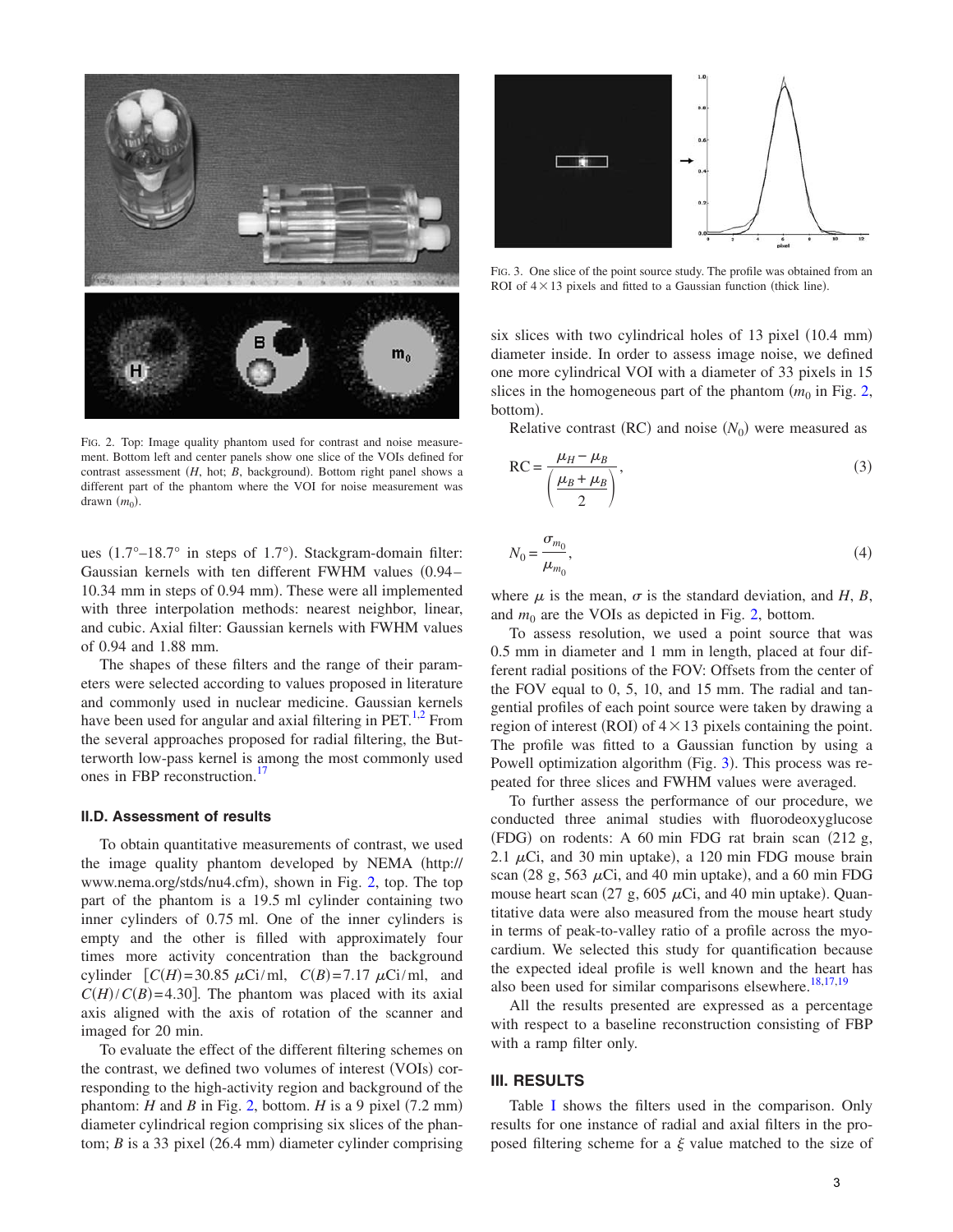<span id="page-3-0"></span>TABLE I. Filters used in the comparison.

| Filtering scheme              | Type of filter                                                                                        | Parameter                                                                                                                       |
|-------------------------------|-------------------------------------------------------------------------------------------------------|---------------------------------------------------------------------------------------------------------------------------------|
| Radial                        | <b>Butterworth</b>                                                                                    | Cutoff frequencies: $5\%$ -100% of the Nyquist<br>frequency in steps of $5\%$                                                   |
| Angular                       | Gaussian                                                                                              | FWHM: $1.7^{\circ} - 18.7^{\circ}$ in steps of $1.7^{\circ}$                                                                    |
| Stackgram                     | Gaussian                                                                                              | FWHM: 0.94–10.34 mm in steps of 0.94 mm                                                                                         |
| Binary bow-tie                | Binary mask [M as defined in Eqs. $(1)$ and $(2)$ ]                                                   | $\xi$ :0.20-1 in steps of 0.05.                                                                                                 |
| Smoothed bow-tie              | Binary bow-tie mask smoothed with a<br>$15 \times 15$ -pixel Gaussian kernel                          | Bow-tie $\xi$ : 0.20-1 in steps of 0.05                                                                                         |
| Smoothed bow-tie+ radial      | Smoothed bow-tie + radial filter, 12th-order                                                          | Butterworth cutoff frequency= 50% of the Nyquist<br>frequency. Bow-tie $\xi$ : 0.20–1 in steps of 0.05                          |
| Smoothed bow-tie+radial+axial | Smoothed bow-tie+Butterworth radial filter.<br>$12$ th-order + Gaussian filter in the axial direction | Butterworth cutoff frequency=50% of the Nyquist<br>frequency. Gaussian FWHM=0.94 mm.<br>Bow-tie $\xi$ : 0.20-1 in steps of 0.05 |

the phantom are presented  $(\xi = 0.75, \text{ as } 75\% \text{ of the FOV is})$ filled). We also present the results obtained with intermediate realizations of our proposed scheme, i.e., binary bow-tie mask, after smoothing with the Gaussian kernel, and after applying the radial filter.

Figure [4](#page-3-1) shows the results for the three interpolation schemes tested for the stackgram filter: Nearest neighbor (diamonds), linear interpolation (squares), and cubic (triangles). All of them produced different degrees of resolution degradation even when no filtering was applied: Increase in the root-mean-square FWHM of 16% for nearest-neighbor interpolation, 18% for linear interpolation, and 7% for cubic interpolation (" $\blacklozenge$ ," " $\blacksquare$ ," and " $\blacktriangle$ ," respectively, in Fig. [4,](#page-3-1) right). At the same time, the noise reduction achieved without any filter applied was 14% for nearest neighbor, 35% for linear, and 19% for cubic interpolation (" $\blacklozenge$ ," " $\blacksquare$ ," and " $\blacktriangle$ ," respectively, in Fig. [4,](#page-3-1) left), and contrast decreased in 3% for the worst case, i.e., nearest interpolation (" $\bullet$ " in Fig. [4,](#page-3-1) left). For comparison with the rest of the filtering schemes, only results for cubic interpolation scheme are shown in the plots.

<span id="page-3-1"></span>Figures [5](#page-4-0) and [6](#page-4-1) show the results for noise and contrast expressed as a percentage of change with respect to a base-

line reconstruction (ramp filter only), and resolution (both tangential and radial). The following results are presented filter by filter, referencing Fig. [5](#page-4-0) for contrast vs. noise and Fig. [6](#page-4-1) for resolution. As the performance of any filter is usually a trade-off between noise reduction and resolution degradation, comparison is not obvious because the filter with the best performance will depend on which effect is sought. In order to be able to extract some conclusions from the comparison, the figures given in the following paragraphs show the effect of each filter for a realization that achieves a minimum noise reduction of 30%, which corresponds with the noise reduction obtained with the proposed filter.

As compared with the baseline reconstruction, the radial filter (depicted as " $+$ " in Figs. [5](#page-4-0) and [6](#page-4-1)) reduces noise without a noticeable impact on contrast, for reasonable cutoff frequency values (over 20% of Nyquist frequency). For a reduction in noise of 32%, we had a 14% loss of radial resolution (Fig. [6,](#page-4-1) right) and a 6% loss of tangential resolution (Fig.  $6$ , left).

For a similar reduction in noise (30%), the angular filter (depicted as " $\times$ " in Figs. [5](#page-4-0) and [6](#page-4-1)) produced more contrast



FIG. 4. Results of stackgram filtering for the three interpolation schemes tested. Filled symbols show the results of just transforming to the stackgram domain and back, with no filtering applied.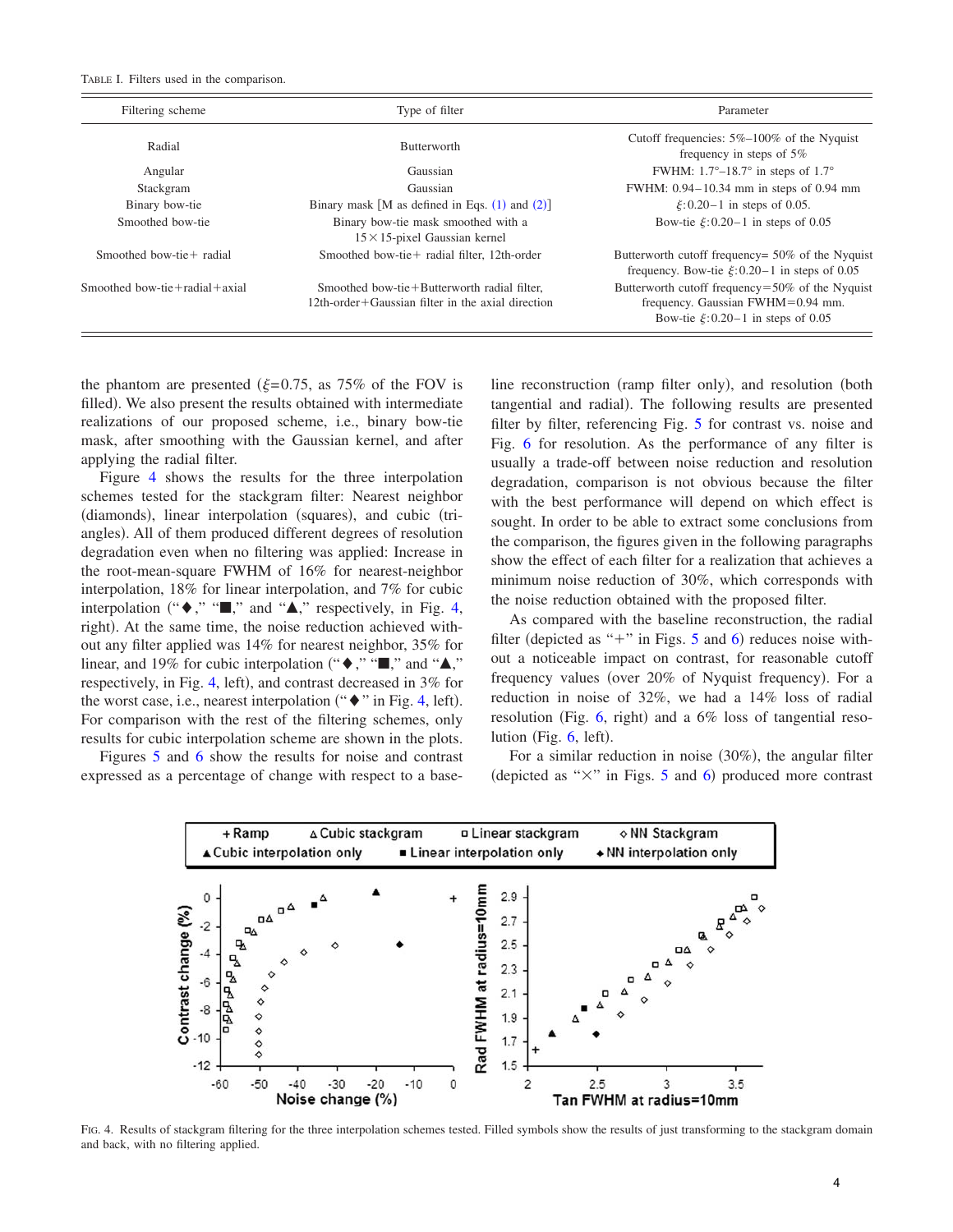<span id="page-4-0"></span>

FIG. 5. Results in contrast vs noise for the filters in Table [I.](#page-3-0)

degradation (3%) as well as a loss of tangential resolution  $(46\%$  at 10 mm from the center of the FOV).

When using the smallest size of the Gaussian kernel in the stackgram domain (depicted as " $-$ " in Figs. [5](#page-4-0) and [6](#page-4-1)), we achieved a noise reduction of 33% at the cost of degrading radial and tangential resolutions (14.5% and 16%, respectively).

The use of a binary bow-tie mask  $[M]$  defined in Eq.  $(1)$  $(1)$  $(1)$ , depicted as " $\blacksquare$ " in Figs. [5](#page-4-0) and [6](#page-4-1) reduced noise by 3% although contrast decreased and no noticeable gain in resolution was obtained as compared with the baseline reconstruction. The smoothed bow-tie filter (bow-tie mask smoothed with a ten-point Gaussian kernel, depicted as "\*" in Figs. [5](#page-4-0) and [6](#page-4-1)) showed a gain in both radial and tangential resolution (4% and 17%, respectively) and contrast  $(1\%)$ , at the cost of an increase in noise of 38%. This increase in noise can be compensated by the addition of a low-pass radial filter (depicted as " $\bullet$ " in Figs. [5](#page-4-0) and [6](#page-4-1)). Moreover, to achieve a more isotropic result, our proposed filtering scheme also incorporates an axial filter (depicted as "A" in Figs. [5](#page-4-0) and [6](#page-4-1)). Axial filter (FWHM=0.94 mm) reduced noise by 5% at the cost of degrading axial resolution by 6%, while radial and tangential resolution and contrast remained unaffected. Since all the methods studied are intrinsically 2D, combination with an axial filter is a good option to obtain a more isotropic result.

For a noise reduction of 33%, our bow-tie filtering scheme (depicted as " $\blacktriangle$ " in Figs. [5](#page-4-0) and [6](#page-4-1)) showed better results than any of the other filters studied in terms of both resolution (improvement of 10% in radial resolution with no noticeable change in tangential resolution) and contrast  $(1\%$ increase).

<span id="page-4-1"></span>

FIG. 6. Results in radial and tangential resolution, measured as FWHM of a point placed 10 mm from the center of the FOV vs noise for the filters in Table [I.](#page-3-0)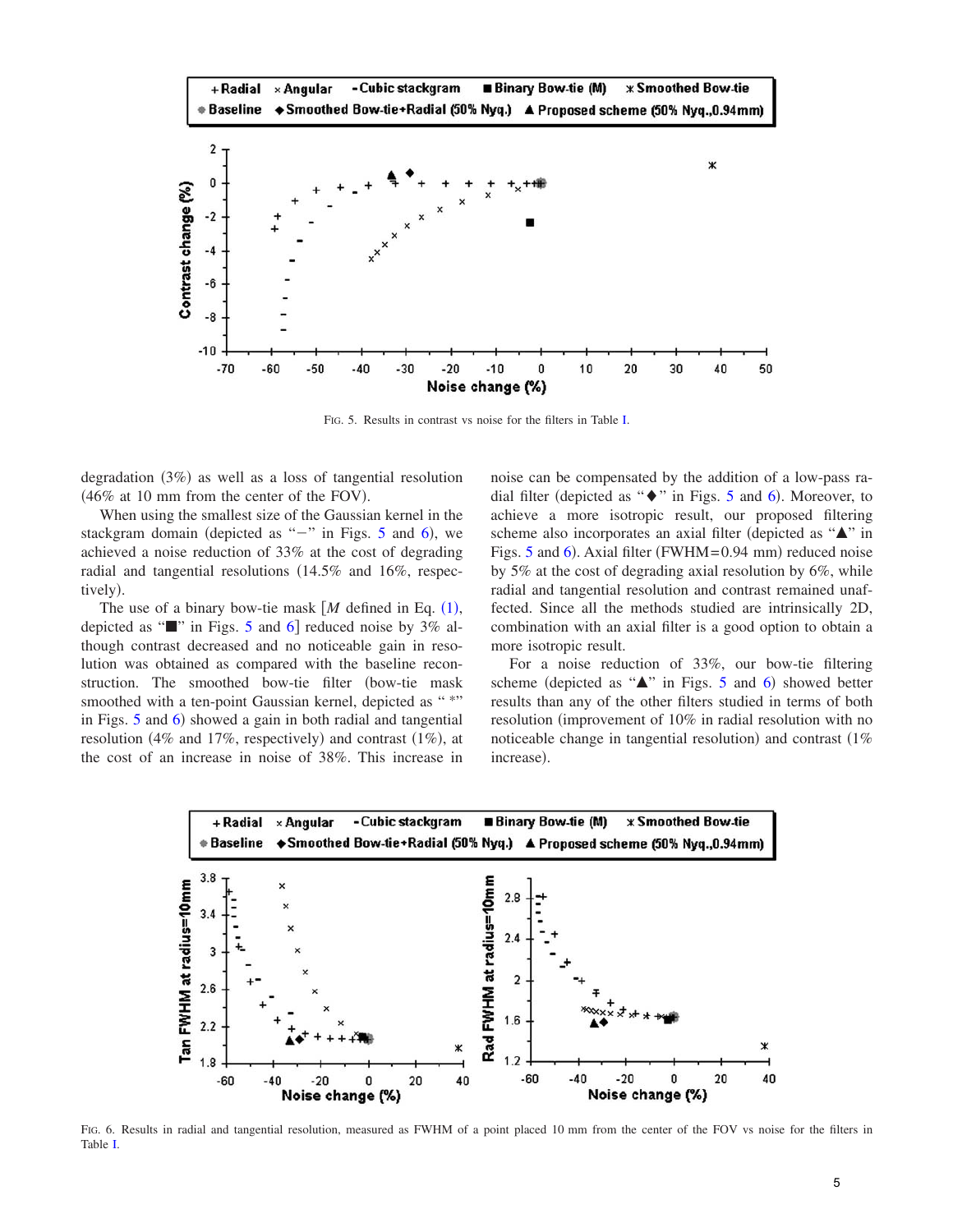<span id="page-5-0"></span>

FIG. 7. Left: Results in radial vs tangential resolution, measured as FWHM of a point placed 10 mm from the center of the FOV for radial, angular, stackgram, and binary bow-tie filters. Right: (a) Four point sources filtered with a Gaussian angular filter  $FWHM = 10^{\circ}$ . (b) Four point sources filtered with a bow-tie filter for a  $\xi$  value of 0.4 (too low for the points far from the center). The same position-dependent blurring can be observed in both cases.

Regarding isotropy, it can be seen from Fig. [7,](#page-5-0) left, that the angular filter (" $\times$ " in the plot) is highly anisotropic, producing, at positions far from the center of the FOV (10 mm in the plots), a higher resolution degradation in the tangential direction than in the radial direction. The same effect can be seen when the bow-tie mask is too small since  $\xi$  controls the cutoff frequency in the angular direction (""" in the plot).

This anisotropic behavior resulted in a noticeable artifact appearing as circular blurring dependent on the distance to the center of the FOV both for angular filter [Fig.  $7(a)$  $7(a)$ , right], and for the bow-tie filter with low values of  $\xi$  [Fig. [7](#page-5-0)(b), right.

Experiments performed with rodent brain studies allowed us to verify the enhancement in image quality achieved when using our filtering scheme (Figs. [8](#page-5-1) and [9](#page-6-0)). The parameters for each filter in this comparison were visually selected by an experienced user.

The proposed filtering scheme also enhanced the reso-lution of small structures, such as a mouse heart (Fig. [10](#page-7-0)). The baseline reconstruction included a radial Butterworth filter, with order of 12 and cutoff frequency of 45% Nyquist, combined with an axial filter. Figure [11](#page-7-1) shows the profiles corresponding to the dashed lines in Fig. [10](#page-7-0) normalized to their maximum value. The peak-to-valley ratio measured on a profile across the myocardium increased from 1.1 to 2.1 after adding the bow-tie filter with  $\xi = 0.30$  to the baseline reconstruction.

## **IV. DISCUSSION AND CONCLUSIONS**

This paper presents the results of a new filtering strategy, based on the expected shape of the sinogram in the Fourier transform domain of sinogram data. Our "bow-tie filter scheme" comprises a first filtering stage based on a binary bow-tie mask smoothed with a Gaussian kernel, followed by

<span id="page-5-1"></span>

FIG. 8. Coronal, sagittal, and axial views of an FDG rat brain study. Upper panel: Radial filter (Butterworth, 12th-order, cutoff frequency 35% Nyquist)+axial filter (Gaussian, FWHM 0.94 mm). Lower panel: Proposed filtering scheme: Bow-tie filter ( $\xi=0.50$ )+radial filter (Butterworth, 12th-order, cutoff frequency 35% Nyquist)+axial filter (Gaussian, FWHM 0.94 mm).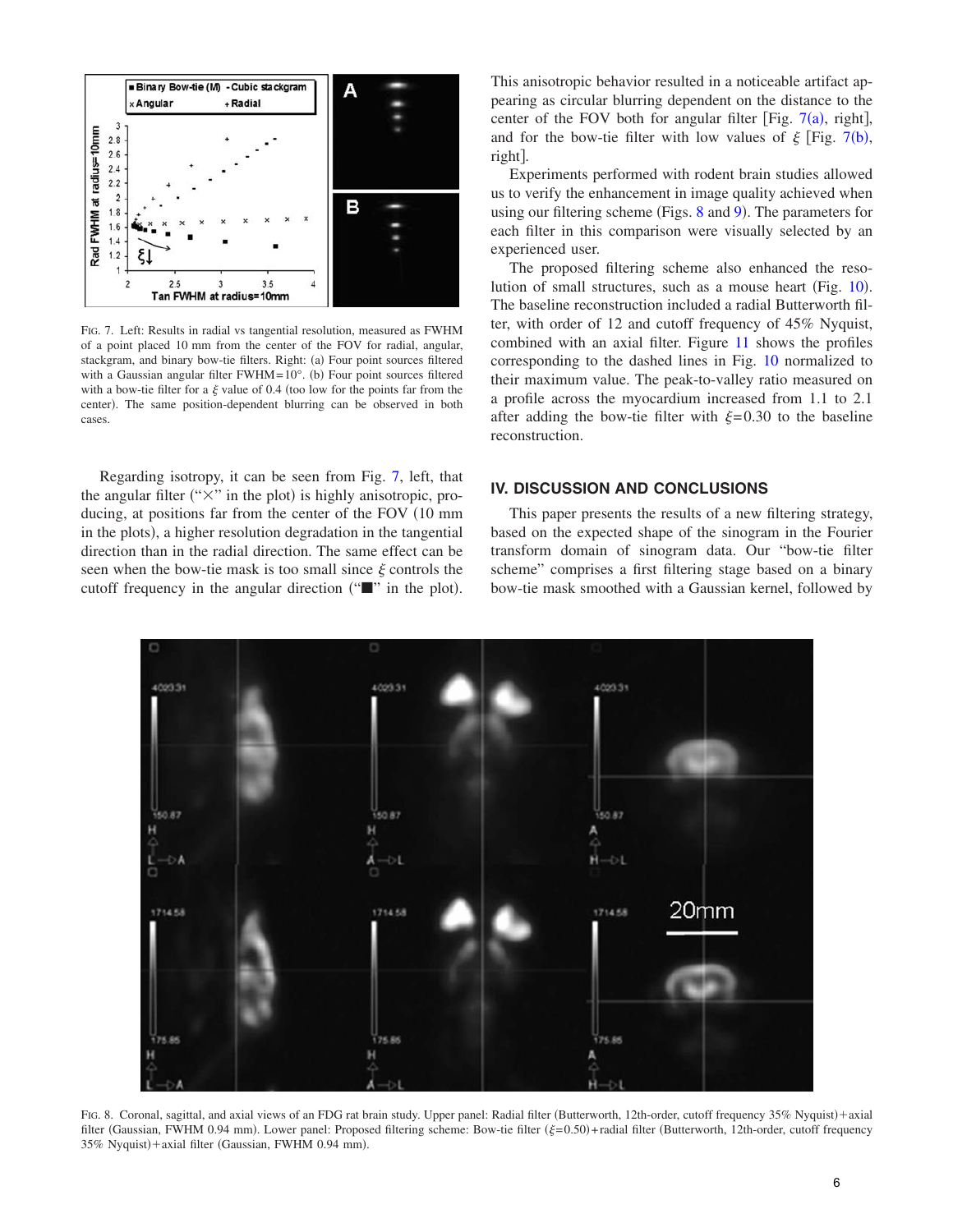<span id="page-6-0"></span>

FIG. 9. Coronal, sagittal, and axial views of an FDG mouse brain study. Upper panel: Radial filter (Butterworth, 12th-order, cutoff frequency 35% Nyquist) +axial filter (Gaussian, FWHM 0.94 mm). Lower panel: Proposed filtering scheme: Bow-tie filter ( $\xi$ =0.35)+radial filter (Butterworth, 12th-order, cutoff frequency 35% Nyquist)+axial filter (Gaussian, FWHM 0.94 mm).

a conventional Butterworth radial filter and a Gaussian filter in the axial direction. The performance of this filtering scheme over a baseline reconstruction (ramp filter only) is compared with that provided by other filtering strategies proposed in literature: radial, angular, axial, and stackgramdomain filtering.

As is well known, smoothing in the radial direction reduces noise, which is increased at high frequencies by the ramp-filtering step in the FBP reconstruction. As an intense radial filtering introduces considerable blurring in the image, a more efficient filtering strategy is clearly desirable.

In our study, the use of isolated angular, radial, and stackgram filters reduced noise but at the cost of a severe loss of resolution (Fig. [6](#page-4-1)) and reduced contrast (Fig. [5](#page-4-0)). The loss of resolution was similar for radial and tangential components when applying radial and stackgram filters, but not in the case of applying an angular filter (Fig. [7,](#page-5-0) left), which resulted in noticeable circular blurring, that was dependent on the distance to the center of the FOV (Fig. [7,](#page-5-0) right), as reported elsewhere. $20,1,2$  $20,1,2$  $20,1,2$  Several approaches have been proposed to overcome this problem. Stearns suggested a metric to enable an automatic determination of the optimal parameters for angular filtering, based on the information about object shape and the amount of radial filtering applied.<sup>20</sup> Andía *et al.*<sup>[21](#page-8-21)</sup> proposed a scheme with variable-length linear angular filters dependent on the distance from the center of the FOV.

For stackgram filtering, there was an important low-pass effect (degradation of resolution and noise reduction), before

the application of any filter, due to the interpolations involved in the transformation to and from the stackgram do-main (Fig. [4](#page-3-1)). We tested three different interpolation schemes, and cubic interpolation showed the best performance, in agreement with other authors.<sup>22</sup> Another drawback of stackgram-domain filtering is its computational burden, which is five times higher than that of any of the other methods for cubic interpolation. These drawbacks of stackgram filtering have been addressed in a new approach presented by Peltonen and Ruotsalainen, $^{23}$  who proposed a new sinogramdomain filtering which approximates the stackgram filter, thus eliminating the need for transformations between the sinogram and stackgram domains.

The noise reduction of 4% achieved by the constantamplitude binary bow-tie mask is probably due to the removal of inconsistent events from the sinogram (those located outside the expected area in the Fourier domain). Further noise reduction was achieved in our filtering scheme by including radial and axial filters (Figs. [5](#page-4-0) and [6](#page-4-1)). The advantage of including an axial filter is that it provides noise reduction without degrading transaxial resolution, thus improving isotropy.

The bow-tie filtering scheme proposed in this paper yielded excellent results in terms of resolution, contrast, and peak-to valley ratio. The increase in resolution probably comes from the pre-emphasis component of the filter, which slightly reduces the low frequencies. We believe that this pre-emphasis could also decrease the influence of scatter in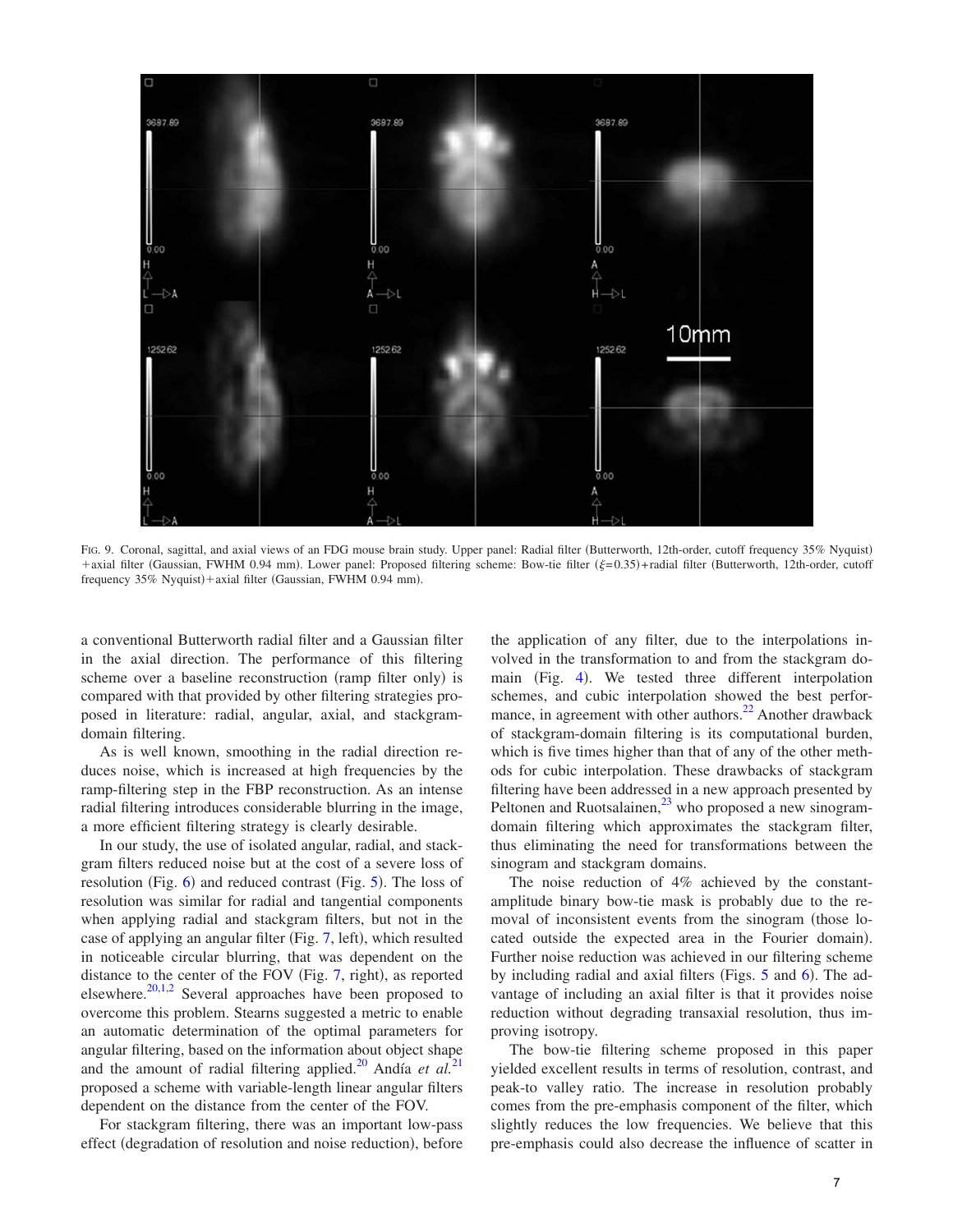<span id="page-7-0"></span>

FIG. 10. Coronal, sagittal, and axial views of an FDG mouse heart study. Upper panel: Radial filter (Butterworth, 12th-order, cutoff frequency 45% Nyquist)+axial filter (Gaussian, FWHM 0.94 mm). Lower panel: Proposed filtering scheme: Bow-tie filter ( $\xi$ =0.30)+radial filter (Butterworth, 12th-order, cutoff frequency 45% Nyquist)+axial filter (Gaussian, FWHM 0.94 mm).

the image, thus helping to reduce image glare. The rationale is that, since scatter can typically be modeled by a wide Gaussian, $24,25$  $24,25$  its Fourier transform would correspond to a peak in the low frequency range. This could also explain the enhancement observed in contrast and peak-to-valley ratio.

Parameter  $\xi$  in the smoothed bow-tie filter should be adjusted to the size of the object for optimum behavior. If it is too small, the filtering scheme produces an effect similar to that of using excessive angular filtering since  $\xi$  controls the cutoff frequency in the angular direction. An easy automatic

<span id="page-7-1"></span>

FIG. 11. Normalized profiles corresponding to the dotted lines in Fig. [10:](#page-7-0) Dashed line, radial+axial filtering; solid line, radial+ bow-tie+axial filter (proposed method). Arrows indicate the peak-to-valley ratio.

procedure could be implemented to obtain the optimum value for this parameter by extracting the boundaries of the image from two orthogonal projections.

We tested a wide range of values for the other parameters of our proposed filtering scheme, i.e., type and cutoff frequency (radial and axial filters). We present only one set of results for the sake of clarity in the plots, although these were selected visually by an experienced user, as is commonly the case in practice.

The promising results with the bow-tie filtering scheme presented in this paper were obtained with a very straightforward implementation of the filter: A windowed binary mask with smoothed edges and pre-emphasis. Presumably, better results could be obtained with a more refined implementation, optimized to better remove scatter and randoms components. Another interesting issue that warrants further study is the effect of this filtering scheme on the quantitative properties of the resulting image.

In summary, we assessed the performance of what we call a bow-tie filtering scheme, which comprises a bow-tie mask smoothed with a Gaussian kernel in combination with a conventional Butterworth radial filter and a Gaussian axial filter. A thorough comparison is presented against other filtering strategies proposed in nuclear medicine. The bow-tie filtering scheme was the best option, achieving the necessary noise reduction with the best contrast and reducing degradation of resolution. Experiments on rodent images showed a noticeable improvement in visual image quality.